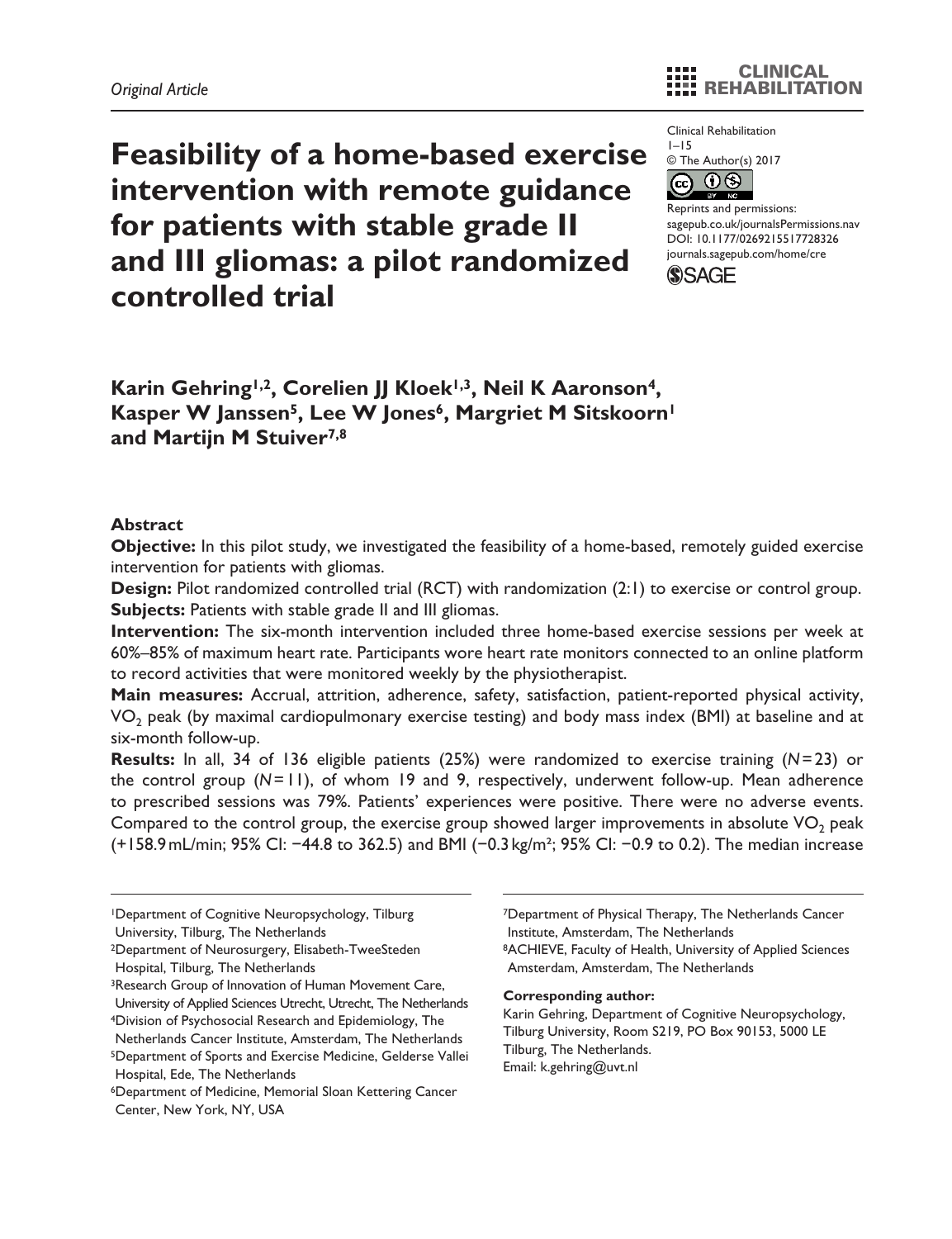in physical activity was 1489 metabolic equivalent of task (MET) minutes higher in the exercise group. The most reported reasons for non-participation were lack of motivation or time.

**Conclusion:** This innovative and intensive home-based exercise intervention was feasible in a small subset of patients with stable gliomas who were interested in exercising. The observed effects suggest that the programme may improve cardiorespiratory fitness. These results support the need for large-scale trials of exercise interventions in brain tumour patients.

### **Keywords**

Glioma, brain tumour, exercise, physical training, physical fitness

Date received: 12 April 2017; accepted: 26 July 2017

# **Introduction**

After treatment with surgery, radiotherapy and/or chemotherapy, patients with gliomas with favourable prognosis may live free from severe neurological symptoms for years until the disease progresses. During this period of time, many patients may suffer from a wide range of physical, psychological/emotional and cognitive symptoms.1 Few efforts have been undertaken to address these problems, despite the relatively young age and favourable prognosis of this clinical population.

Recently, Cormie et al.2 concluded, based on the evidence for beneficial effects of exercise in managing physical, psychological and cognitive symptoms in other populations, that exercise may be a promising intervention to aid in the management of the multitude of brain cancer symptoms and treatment side-effects. However, there has been very limited research on the feasibility and effectiveness of exercise interventions in patients with brain tumours. Feasibility may be a particular concern in this population, as neuro-oncological symptoms may limit patients' willingness and ability to participate in an exercise intervention (study).

To date, two small, uncontrolled (pilot) exercise intervention studies (respectively,  $n=8$  and 14 at follow-up) have been conducted in this population, the results of which suggest that an exercise programme is both feasible and safe.2,3 In a study on exercise preferences of 106 patients with brain tumours (50% glioma), the majority of the respondents were interested in physical exercise and felt that they would be able to do exercise.4 Glioma patients also reported a strong preference for home-based exercise programmes.4,5 Homebased interventions may be particularly important for brain cancer patients, as neurological symptoms such as epilepsy can restrict patients' mobility (i.e. the ability to drive or use public transportation).4

Recently, we developed and pilot-tested a novel home-based aerobic exercise intervention for patients with stable, lower-grade glioma. The ultimate aim of the programme was to maintain or improve cognitive function through improvement of aerobic fitness.6–8

The primary purpose of this article is to present a detailed evaluation of the six-month exercise intervention in terms of accrual, attrition, adherence, safety and patient satisfaction in a research setting. These results may help to design future studies on the benefits of exercise in brain tumour patients. In addition, we describe the direct effects of the programme on cardiorespiratory fitness  $(VO<sub>2</sub>)$  peak) and self-reported physical activity, as we consider these intermediate endpoints as a measure of feasibility of an exercise programme designed to improve cognitive function. Detailed findings with respect to cognitive performance and patient-reported outcomes will be reported in a subsequent paper.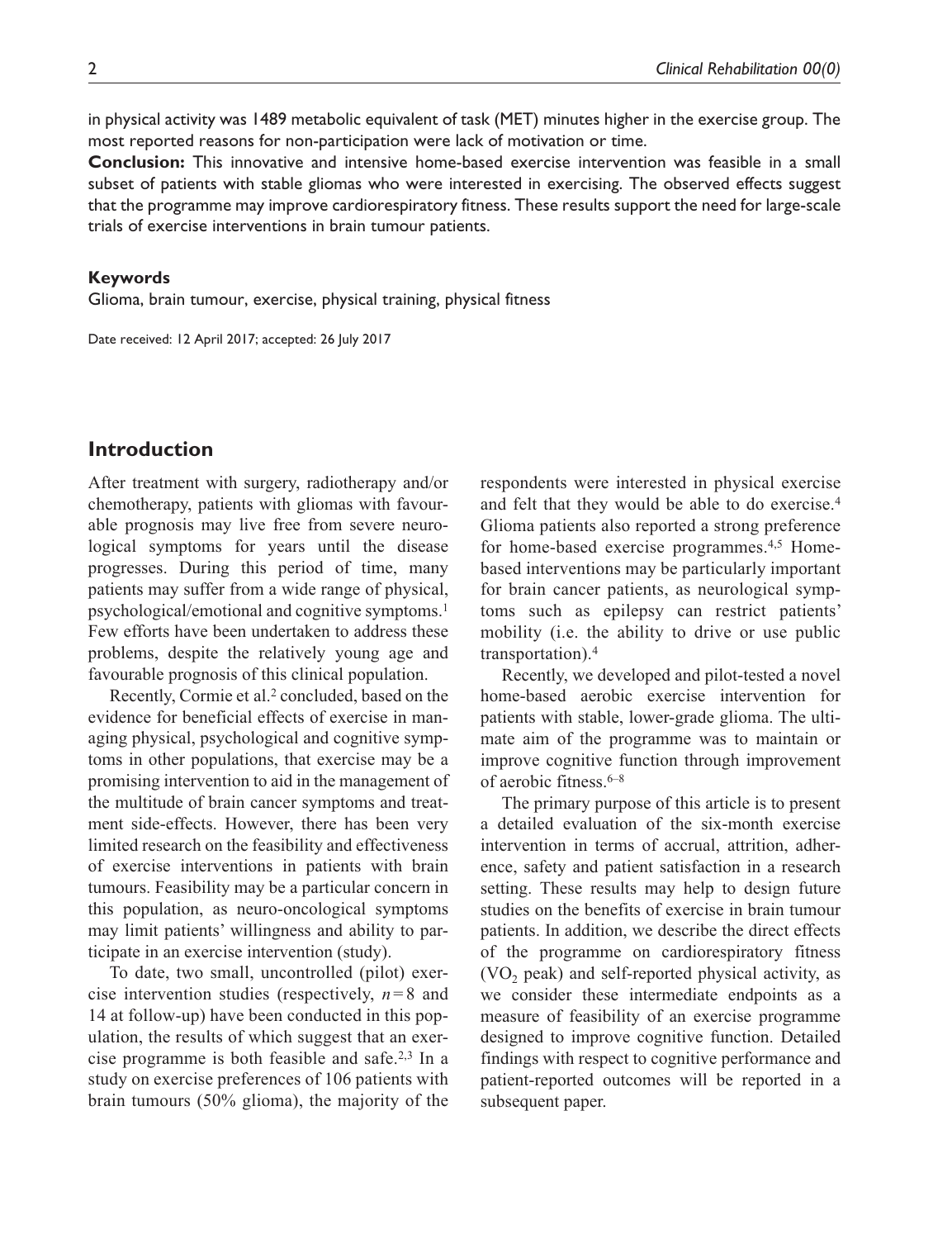## **Methods**

## *Study design*

Ethical approval was obtained from the medical ethics committee (METC) Brabant, Tilburg, The Netherlands (N44024.008.13). The trial was registered with [www.clinicaltrials.gov:](www.clinicaltrials.gov) NCT02303938. Enrolment started in September 2013 and ended in December 2014.

In this pilot, randomized controlled study (RCT), patients were allocated to a six-month exercise intervention and a waiting-list control group.

## *Participants*

We recruited patients from three Dutch hospitals: Elisabeth-TweeSteden Hospital Tilburg, Haaglanden Medical Center The Hague and Erasmus Medical Center Rotterdam. Eligibility criteria were as follows: histologically proven or presumed (on the basis of clinical and magnetic resonance imaging (MRI) data) diffuse, low-grade (i.e. World Health Organization (WHO) grade II) glioma, or anaplastic glioma (WHO grade III); clinically stable for a minimum of six months prior to study entry as determined by MRI; current self-reported inactivity or only a moderate level of physical activity (i.e. <20minutes of vigorous exercise on at least three days of the week) as assessed with the Physicianbased Assessment and Counseling for Exercise (PACE);9 access to the Internet; basic fluency in the Dutch language; interest in undergoing the physical exercise programme under investigation; and, finally, a  $VO<sub>2</sub>$  peak, as assessed with maximal cardiopulmonary exercise test, within the range of sedentary or recreationally active reference groups,<sup>10</sup> allowing room for further improvement of fitness.

Exclusion criteria were as follows: antitumour treatment (i.e. surgery, radiotherapy, chemotherapy, corticosteroids) within six months prior to study entry; use of beta-blockers;<sup>11</sup> psychiatric or severe cognitive problems that would preclude programme participation; serious orthopaedic conditions, motor deficits, cardiovascular, cardiopulmonary or neurological condition; or contra-indications for exercise without face-to face supervision as assessed with the Physical Activity Readiness Questionnaire  $(PAR-Q),<sup>12</sup>$  or as judged by the sports physician based on the cardiopulmonary exercise test; and no room for cognitive improvement, as assessed with neuropsychological testing.

## *Recruitment procedure*

Potential participants underwent three screening phases. In the first screening phase, we identified potentially eligible patients via pathology databases or direct referral from the participating hospitals. Medically eligible patients received a study information letter from their physician and a reply card on which they could indicate whether they gave permission to be approached by phone. Interested patients were in this second phase called by a member of the research team who explained the study purpose and procedures, and screened for initial eligibility. In the third phase, all individual eligible patients provided informed consent, underwent neuropsychological testing and completed self-report questionnaires on cognitive symptoms, fatigue, sleep, mood and quality life at home. Subsequently, they were invited to undergo a maximal cardiopulmonary exercise test in a sports medical centre.

Eligible patients were randomly allocated in a 2:1 ratio to an exercise group or a waiting-list control group. A minimization procedure<sup>13</sup> was used to ensure that the two groups were balanced on age  $(\leq 40, 40 - 50, > 50)$ , education (lower vs. higher), WHO tumour grade (II vs. III), disease duration ( $\le$ five vs.  $\ge$ five years), relative VO<sub>2</sub> classification according to reference groups (recreational physical activity vs. sedentary $10$ ) and performance on the letter digit substitution task<sup>14</sup> (≤43 vs. >43). Allocation concealment was ensured using an online computer software program.15 All patients were informed about their allocation by phone. Besides the sports physicians who administered the exercise tests, the other assessors, nor the patients, could be blinded to group allocation.

The decision to halt participation in case of progressive disease during the course of the study depended on further treatment and/or was left up to the individual patient and his or her treating physician.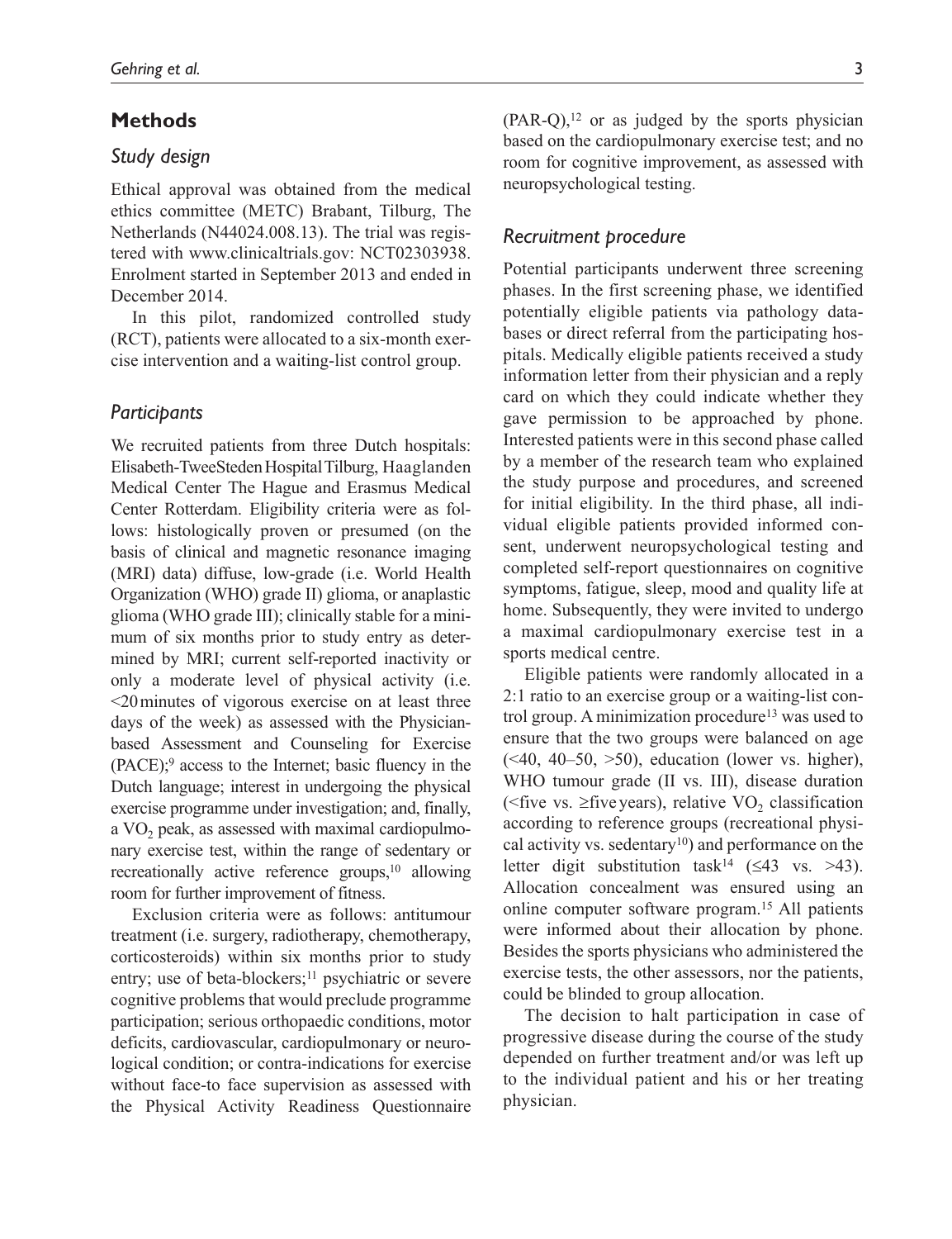## *Exercise group*

The intervention comprised three home-based aerobic training sessions per week, for a duration of six months. At the start of the intervention, a physiotherapist visited participants at home. Patients received an individualized exercise prescription, based on their level of aerobic fitness, to exercise at 60%–85% of their maximum heart rate (see Appendix for a more elaborate description and build-up of the activities). They could choose one or more central activities, as long as these could meet the prescribed exercise intensity. The physiotherapist instructed patients in how to use a sports watch with a heart rate monitor,<sup>16</sup> and how to upload training data at least once a week. During the activities, this watch provided immediate feedback about heart rate and, if applicable, speed and distance. Patients kept a log of their training experiences. The physiotherapist monitored the training data on the platform on a weekly basis and provided additional personal feedback by e-mail. In case of motivational problems, fatigue, injury or technical problems, more frequent e-mail/phone contact was allowed. After the final exercise test, participants were called a last time to discuss the programme and exercise test results and to discuss continuation of physical exercise after the study period.

## *Waiting-list control group*

Patients in the waiting-list control group were advised to maintain an active lifestyle, in accordance with Dutch public health guidelines, $17$  which were described in two motivational brochures. Patients in this group also received bi-monthly phone calls from the research assistant during which general questions about their health were asked. These calls were intended to provide some control for potential effects due to the attention that was given to the exercise group. After all assessments had been completed, participants in the control group were offered a training watch and a general exercise prescription.

## *Outcome measures*

Baseline assessments of physical fitness, patientreported outcomes and cognitive function were conducted before randomization (T0) and follow-up assessments at six months, after patients in the exercise group had completed their training (T1).

*Sociodemographic and clinical information.* Patients' age, sex and level of education were obtained via interview at baseline. Clinical information, including date of diagnosis and tumour characteristics, such as site, and histology, and anticancer and antiepileptic treatment was abstracted from the medical records.

*Feasibility parameters. Accrual* was defined as the percentage of eligible patients who entered into the study. *Attrition* was defined as the percentage of randomized patients who dropped out of the study. Reasons for non-participation and discontinuation were recorded.

Individual exercise data on type of sport, duration of intervention, attended training days, mean session duration (minutes) and mean intensity (% of maximum heart rate) were extracted from the patients' accounts on the online platform. *Adherence* was then calculated as the percentage of the physical exercise sessions completed out of prescribed sessions in the period in which a patient participated in the programme;  $\geq 75\%$  was considered sufficient. *Average intensity* was indicated by the average heart rate of all training sessions as a percentage of the maximum heart rate as measured during the first exercise test; a percentage of 60%– 85% was considered sufficient.

Finally, two physiotherapists (C.J.J.K. and M.S.) independently rated *overall exercise performance* for each participant as A (excellent/ good), B (adequate) or C (inadequate), based on observed adherence, session duration and intensity. Disagreements were resolved by consensus. Injuries or side-effects attributable to the exercise intervention were reported in the physiotherapists' logbook.

*Patients' satisfaction.* Patients' satisfaction with the programme was assessed in the exercise group with a post-training, study-specific questionnaire. Qualitative data from patients' e-mails to the physiotherapist were collected.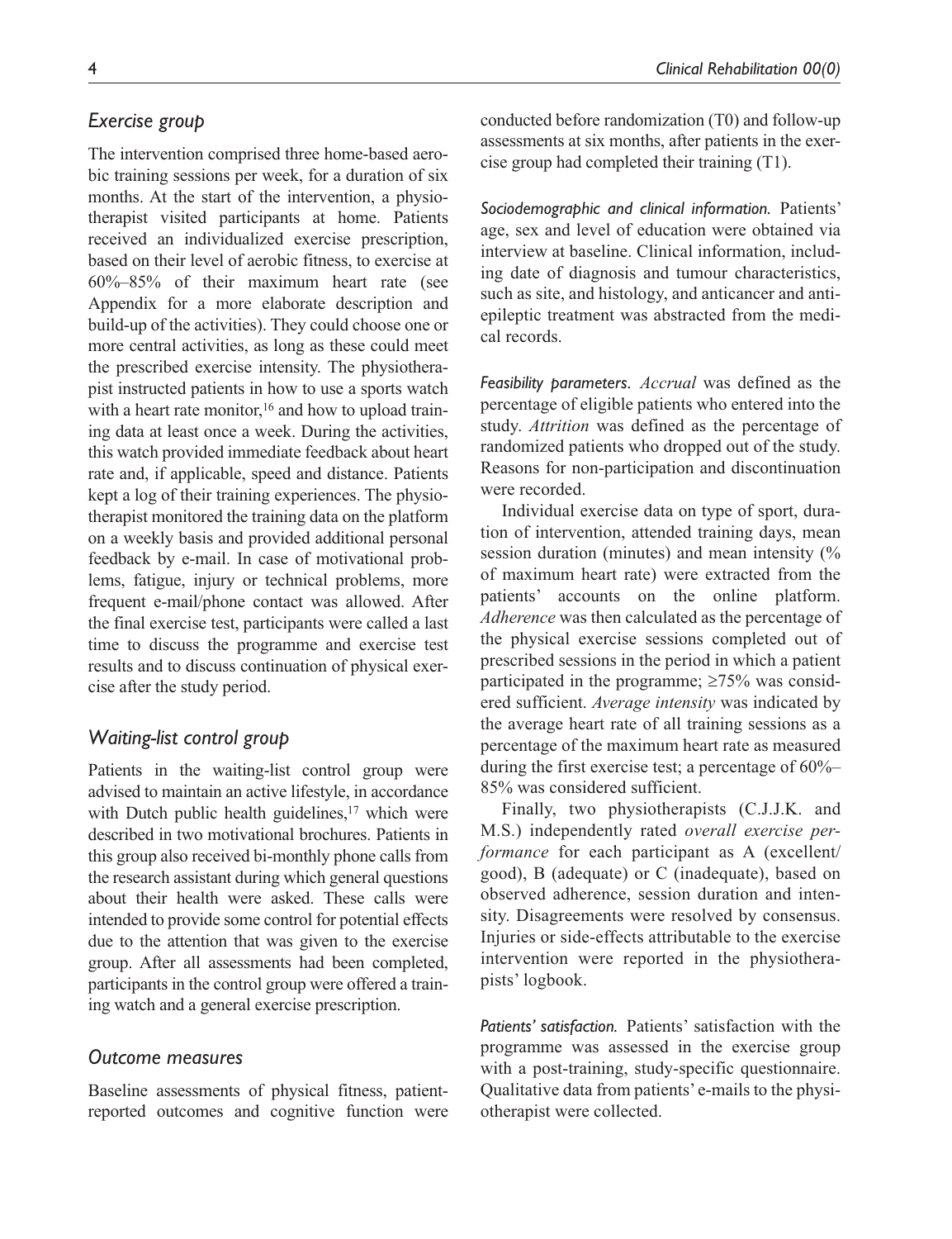*Self-reported physical activity.* Self-reported level of physical activity was assessed by calculating metabolic equivalent of task (MET) minutes/week acquired during walking, moderate or vigorous physical activity, as self-reported on the International Physical Activity Questionnaire (IPAQ).<sup>18,19</sup>

*Physical outcomes.* Physical fitness was assessed at baseline (T0) and after six months (T1) in both study groups with a maximal cardiopulmonary exercise test on a cycle ergometer with electrocardiogram (ECG) and breathing gas analysis. The purpose of the test in this study was threefold: (1) safety testing and screening, (2) baseline assessment for use in individualizing exercise prescription and  $(3)$  (outcome) assessment of  $VO<sub>2</sub>$  peak.

The exercise test was performed in one of the four participating Sports Medical Centers affiliated with the patient's hospital. These tests were supervised by different sports physicians, who followed a protocol based on the American College of Sports Medicine  $(ACSM)$  guidelines.<sup>20</sup> and who were blinded to allocation. Raw output data of the exercise test were used to extract absolute  $VO<sub>2</sub>$  peak data and calculate relative  $VO<sub>2</sub>$  peak (absolute  $VO<sub>2</sub>$ peak divided by body weight).

*Neuropsychological assessments.* Cognitive functioning was assessed at the patients' home by a battery of neuropsychological tests of attention, memory and executive function.<sup>21</sup> Patients were also given several questionnaires on self-reported cognitive symptoms, fatigue, sleep, mood and quality life to be completed and returned by mail. For the purpose of this article, only the feasibility of administration of these assessments in this pilot study was evaluated.

## *Statistical methods*

Based on historical patient census data from the three participating centres, we expected to be able to include 60 patients in the study. Due to the lack of preliminary data on the effect of exercise on cognitive function in glioma patients, there was no meaningful way to perform sample size calculations for this pilot feasibility study.

Baseline demographics, clinical and physical data were compared between the study groups, and between dropouts and patients who completed follow-up. Statistical analyses were conducted for group outcomes on absolute and relative  $VO<sub>2</sub>$  peak, body mass index (BMI), weight and patientreported physical activity. Absolute  $VO<sub>2</sub>$  peak was used as the primary outcome for analysis of changes in physical fitness. No a priori level of statistical significance was set, as the objective of the study was not to test hypotheses, but to estimate potential effect sizes. Ninety-five per cent confidence intervals were calculated, along with twosided *P*-values, for all comparisons.

First, we performed an intention-to-treat analysis to estimate the within-group changes in physical fitness, BMI, body weight and physical activity using paired-samples *t*-tests. If test assumptions were violated, a Wilcoxon signed-rank test was used, and a 95% confidence interval for the median change was estimated via 1000 bootstraps.

In addition, to estimate the change specifically attributable to the intervention, we used linear regression analyses to compare the outcomes of both groups noted above at six months, controlling for baseline scores. Adjusted mean between-group differences are reported with a 95% confidence interval. In case of violated assumptions for these tests, a Mann–Whitney *U*-test (inevitably without correction for baseline score) was used, and presented with bootstrap 95% confidence intervals for the difference between the group medians. Cohen's<sup>22</sup>  $d$  effect sizes were calculated for between-group effects, for which 0.2 is considered a 'small' effect, 0.5 a 'medium' effect and 0.8 and larger a 'large' effect.

SPSS version 22.0 was used for all statistical analyses,  $23$  except the calculation of 95% confidence intervals for the difference between group medians, which was done in R 3.3.1.24

## **Results**

#### *Accrual and attrition*

After the three phases of screening, 34 of 136 invited patients (25%) were recruited and allocated to the intervention  $(N=23)$  or the control  $(N=11)$  group.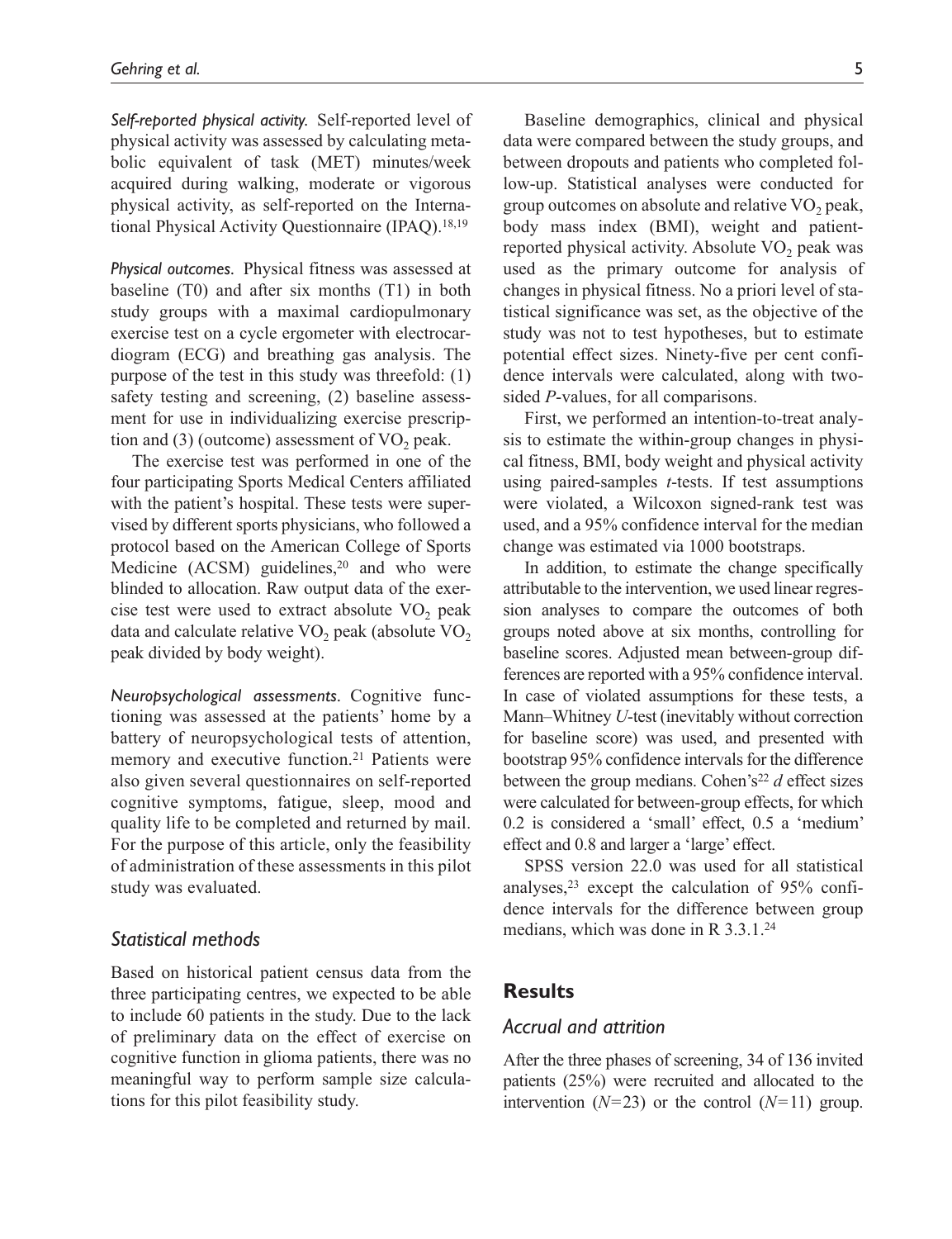Due to personnel and time (i.e. financial) constraints, we could not prolong the recruitment phase of the study, or include an additional participating centre, to recruit the projected 60 participants. Figure 1 displays the detailed information on recruitment and retention. In all, 30 (22%) patients who did not participate did not provide a reason for declining, did not respond to the invitation or could not be reached by phone. Of the 62 patients for whom a reason for nonparticipation was known, the most reported reasons were lack of motivation or time to exercise. In all, 10 patients (16%) reported being physically unable to undergo intensive training or assessments. Of the 70 patients who were screened by telephone and were interested in participating, 14 (20%) already met the criteria for a physically active lifestyle based on the PACE questionnaire. One patient withdrew after the baseline exercise test, but before randomization, when she understood that the programme did not include face-to-face training with a physiotherapist.

At baseline, 29 patients  $(85%)$  had a VO<sub>2</sub> peak comparable to sedentary age-matched healthy controls and 5 (15%) comparable to people involved in recreational sports.10 Except for a higher proportion of grade II tumours in the exercise group, the groups were comparable at baseline with respect to sociodemographic, clinical or physical characteristics (Table 1).

No differences were observed in baseline sociodemographic, clinical and physical characteristics between dropouts (*N*=6) and patients who completed follow-up measurement (*N*=28), except that patients with grade III gliomas were more likely to drop out. One patient who learned during the intervention that he had progressive disease was able to undergo the follow-up exercise test.

# *Exercise programme data: exercise preferences and adherence*

A detailed overview of training variables per case in the exercise group is presented in the [Online table.](http://journals.sagepub.com/doi/suppl/10.1177/0269215517728326) Most patients  $(n=15 \text{ of } 23)$  chose a combination of activities. Other patients chose a single type of exercise: indoor cycling (*n*=3), outdoor cycling (*n*=3), running/walking  $(n=1)$  or swimming  $(n=1)$ . The majority  $(n=19)$  of participants completed the full 24-week exercise programme (range: 23–25weeks).

Mean adherence was 79% (SD: 21%; range: 39%–100%; i.e. 2.4 sessions per week). A total of 16 patients (70%) completed ≥75% of the prescribed training sessions and were classified as adherent although two dropped out before the sixmonth assessment. Reasons for non-adherence were lack of time, tiredness and fear of epileptic seizures, 'lack of self-discipline for home-based exercise', lack of motivation due to divorce, and medical advice not to swim due to ear problems (patient not interested in alternative activities). On average, patients exercised 126minutes per (active) week (range  $= 26 - 322$  minutes). Average exercise intensity was  $76\%$  (range =  $68\% - 87\%$ ) of maximum heart rate. Overall, exercise performance was classified as excellent/good in 16 patients (70%), adequate in 3 (13%) and inadequate in 4 (17%).

Four participants required additional assistance with using the heart rate monitor. These problems were resolved via consultation by telephone.

## *Safety and injury*

After the baseline exercise test, one patient was excluded from further participation for safety reasons because of ECG deviations. The majority of exercise participants had (had) epileptic seizures (74%) and used anti-epileptic drugs (61%), but this did not complicate exercise adherence (see [Online table\)](http://journals.sagepub.com/doi/suppl/10.1177/0269215517728326). However, one patient, who had already experienced frequent seizures that continued during the exercise intervention, reported serious feelings of insecurity and doubts about her capability to continue the exercise intervention. The physiotherapist and the patient together decided to decrease the frequency of training session from three to two sessions per week.

There were no exercise-induced injuries although one patient reported aggravation of preexisting osteoarthritis-related knee pain at the sixth month of the exercise programme. The physiotherapists recommended reducing resistance during training and this decreased the pain symptoms.

## *Patient-reported satisfaction*

Data on satisfaction were available for 20 patients. Of these, 16 patients (84%) evaluated the physical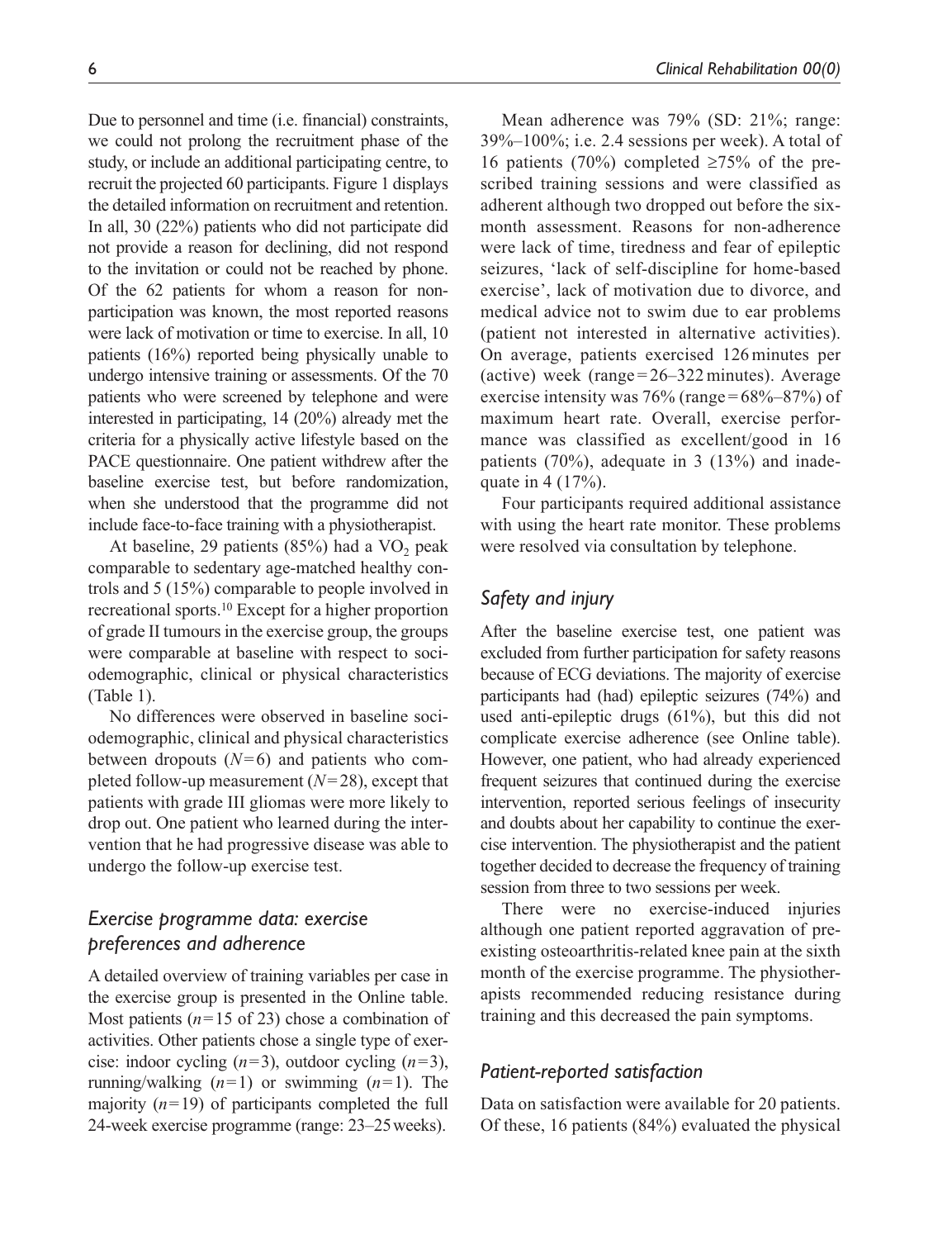

**Figure 1.** Flow of participants through the trial (accrual and attrition).

NPA: neuropsychological assessment; CPET: cardiorespiratory exercise testing; ECG: electrocardiogram.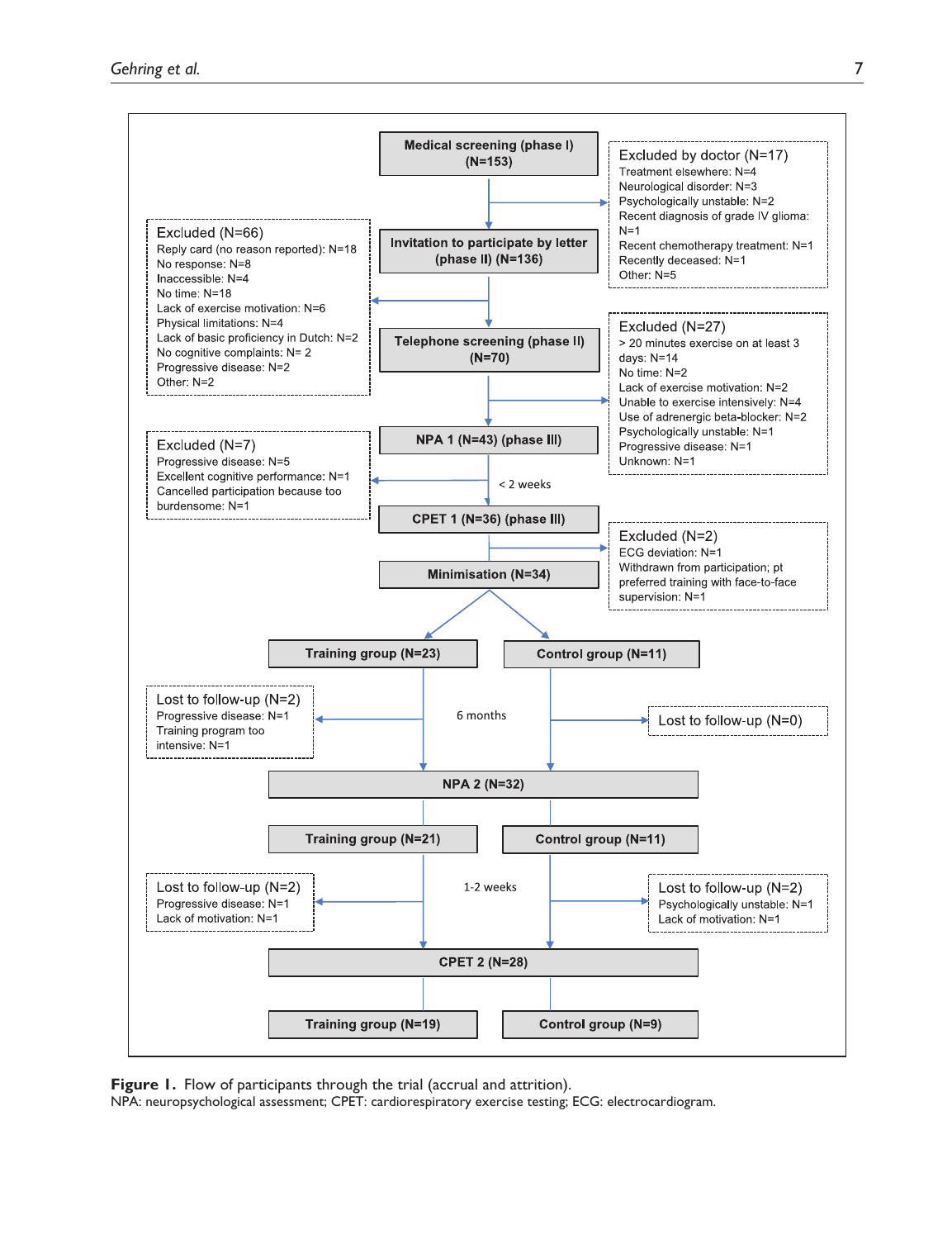| Characteristic                                               | Intervention group $(N=23)$ | Control group $(N=11)$    |
|--------------------------------------------------------------|-----------------------------|---------------------------|
| Age, years                                                   |                             |                           |
| Mean (SD)                                                    | 48.0 (9.4)                  | 48.0 (11.9)               |
| Female, N (%)                                                | 13 (56%)                    | 6(55%)                    |
| Education, N (%)                                             |                             |                           |
| Low                                                          | 2(9%)                       | $0(0\%)$                  |
| Middle                                                       | 10(43%)                     | 6(55%)                    |
| High                                                         | 11(48%)                     | 5 (45%)                   |
| WHO tumour grade, N (%)                                      |                             |                           |
| Grade II                                                     | 16 (70%)                    | 6(55%)                    |
| Grade III                                                    | 7 (30%)                     | 5 (45%)                   |
| Tumour histology, N (%)                                      |                             |                           |
| Astrocytoma                                                  | 8(35%)                      | 5 (46%)                   |
| Oligodendroglioma                                            | 12 (52%)                    | 5 (46%)                   |
| Oligoastrocytoma                                             | 3(13%)                      | 1(8%)                     |
| Disease duration, years                                      |                             |                           |
| Mean (SD)                                                    | 7.6(4.9)                    | 8.5(8.6)                  |
| Left hemisphere, N (%)                                       | 10(43%)                     | 4 (36%)                   |
| Surgery, N (%)                                               |                             |                           |
| No                                                           | 0                           | 1(9%)                     |
| <b>Biopsy</b>                                                | 4 (17%)                     | 1(9%)                     |
| Resection                                                    | 19 (83%)                    | 9(82%)                    |
| Chemotherapy, N (%)                                          | 9(39%)                      | 4 (36%)                   |
| Radiotherapy, N (%)                                          | 14(61%)                     | 5 (45%)                   |
| <b>Epilepsy</b>                                              | 17 (73.9%)                  | 8 (72.7%)                 |
| Anti-epileptic drugs                                         | 14 (60.9%)                  | 6(54.5%)                  |
| VO <sub>2</sub> peak absolute, mL/min                        |                             |                           |
| Mean (SD)                                                    | 2252.0 (728.0)              | 2181.5 (741.0)            |
| VO <sub>2</sub> peak relative, mL/kg/min                     |                             |                           |
| Mean (SD)                                                    | 26.5(7.4)                   | 25.9 (4.8)                |
| VO <sub>2</sub> peak classification, $N$ (%) <sup>10</sup>   |                             |                           |
| Recreational (vs. sedentary)                                 | 4 (17%)                     | 1(9%)                     |
| Self-reported physical activity, MET min/week                |                             |                           |
| Median (25th; 75th percentile)                               | 4399.5 (1468.0; 8640.0)     | 4583.5 (1838.0; 13,457.0) |
| Body weight, kg                                              |                             |                           |
| Mean (SD)                                                    | 84.8 (11.2)                 | 83.7 (22.2)               |
| BMI, kg/m <sup>2</sup>                                       |                             |                           |
| Mean (SD)                                                    | 27.3(3.0)                   | 27.3(5.5)                 |
| Letter digit substitution task, <sup>14</sup> number correct |                             |                           |
| Mean (SD)                                                    | 43.9 (11.5)                 | 43.4 (10.0)               |
| SF-36 Physical Component Scale, 25,26 scale 0-100            |                             |                           |
| Mean (SD)                                                    | 44.7 (8.2)                  | 47.0 (7.8)                |

**Table 1.** Baseline sociodemographic, clinical and physical characteristics.

WHO: World Health Organization; MET: metabolic equivalent of task; BMI: body mass index; SF: short form.

exercise programme as good or excellent, and four as moderately/sufficiently satisfactory. The majority evaluated the build-up, intensity and length of the exercise sessions as good (Table 2). A total of 17 patients reported that they intended to continue their training after study completion although 9 of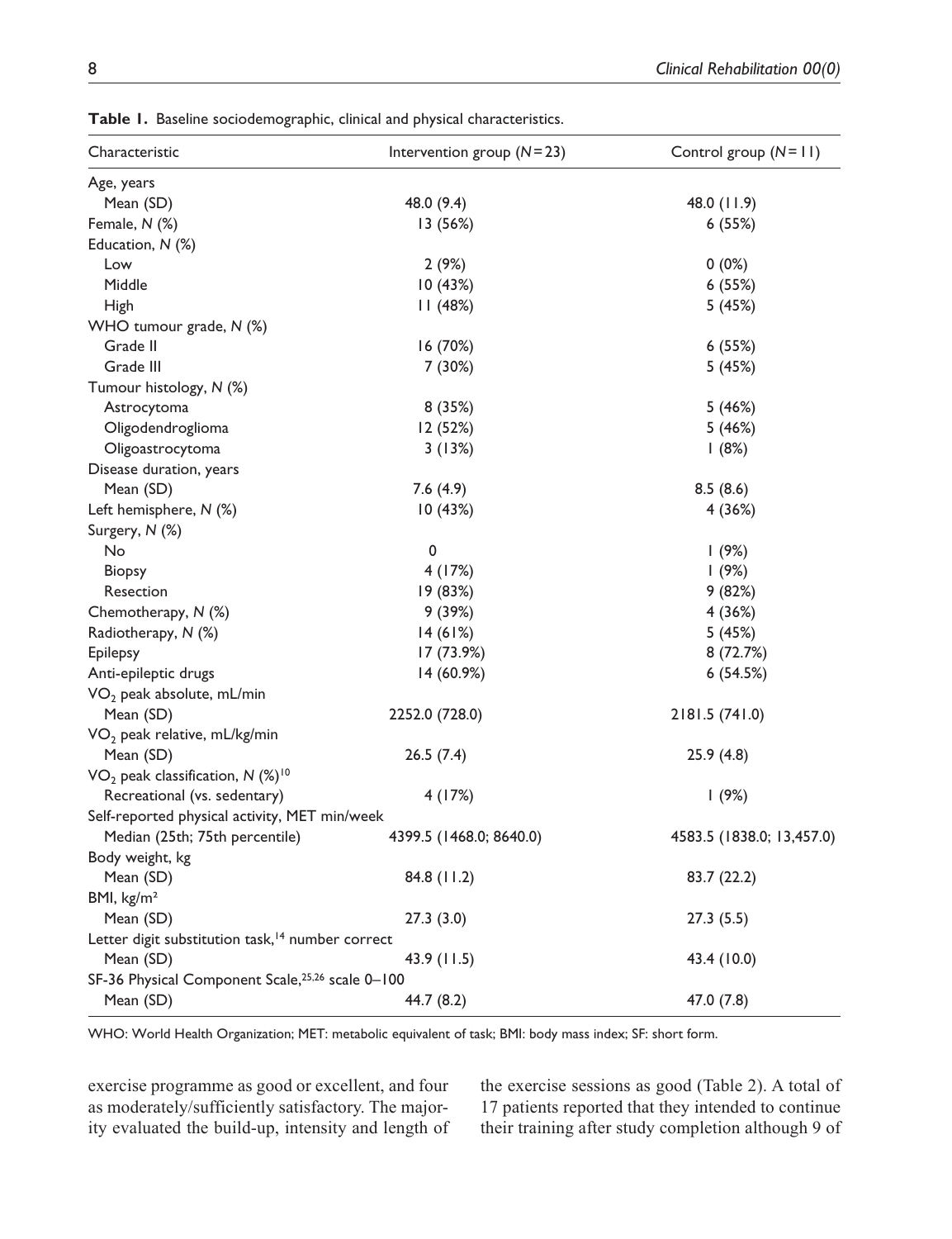| Patient rating of difficulty/quantity  | (Too) Easy/little | lust right | (Too) Difficult/many |
|----------------------------------------|-------------------|------------|----------------------|
| Build-up of the programme              | 3(15%)            | 14 (70%)   | 3(15%)               |
| Number of exercises per week           | $0(0\%)$          | 11(55%)    | 9(45%)               |
| Intensity of sessions                  | 3(15%)            | 15 (75%)   | 2(10%)               |
| Session duration                       | 3(15%)            | 14 (70%)   | 3(15%)               |
| Difficulty Polar website               | 1(5%)             | 17 (85%)   | 2(10%)               |
| Difficulty Polar heart rate watch      | $0(0\%)$          | 17 (85%)   | 3(15%)               |
| Patient rating of quality              | Excellent/good    | Sufficient | Insufficient/poor    |
| Choice of activities                   | 13(68%)           | 5(26%)     | 1(5%)                |
| Experience of individualized training  | 14 (74%)          | 4(21%)     | 1(5%)                |
| E-mail contact with physical therapist | 16 (84%)          | 2(11%)     | 1(5%)                |
| Involvement of physical therapist      | 18 (95%)          | 1(5%)      | $0(0\%)$             |
| Final programme rating                 | 16 (84%)          | 2(11%)     | 1(5%)                |

**Table 2.** Post-intervention ratings of physical exercise programme, training aids and home-based guidance.

them intended to decrease the frequency to one or two training sessions per week.

Overall, the difficulty of the training aids appeared to be acceptable. The remotely supervised character of the programme, the contact with the physiotherapist by e-mail and the involvement of the physiotherapist were highly valued. However, three patients indicated that they would have preferred group training.

Some quotes of patients extracted from their e-mails to the physiotherapist are displayed in the [Online Box.](http://journals.sagepub.com/doi/suppl/10.1177/0269215517728326)

# *Feasibility of neuropsychological and physical assessments*

Administration of the neuropsychological tests at the patients' home took about 100minutes. Estimated time to complete the questionnaires was about 60minutes. There were (logistical) problems with planning the baseline exercise test, explaining a large range of 6–75 days between these assessments in some cases, although in 91% of patients, this interval was shorter than 50days, with a median of 20 days.

At follow-up, one exercise group patient did not return questionnaires, whereas all control group patients returned completed questionnaires. Individual patient circumstances and logistical problems with the exercise test explained intervals ranging from −35 (exercise test preceding neuropsychological assessment) to 62 days between follow-up neuropsychological and physical assessments, although in 90% of patients this interval ranged from −6 to 18 days, with a median of 4 days.

# *Objective physical outcomes and selfreported physical activity*

Table 3 shows the baseline, follow-up and change scores with respect to absolute and relative  $VO<sub>2</sub>$ peak, BMI and self-reported activity for both groups as well as between-group differences in these outcomes. In short, after six months, mean *absolute* VO<sub>2</sub> peak (the primary outcome in these analyses) in the exercise group improved 6.0% compared to baseline, and mean relative  $VO<sub>2</sub>$  peak improved 7.3%. There were substantial inter-individual differences in absolute  $VO<sub>2</sub>$  peak, with the largest improvement 26.4%, and the largest decline 18.1%. Two of the four patients with a decline had a substantially shorter intervention duration (see [Online](http://journals.sagepub.com/doi/suppl/10.1177/0269215517728326) [Table](http://journals.sagepub.com/doi/suppl/10.1177/0269215517728326)). The control group (*N*=9) showed an average decline of 1.1% in *absolute* VO<sub>2</sub> peak over time and no change in mean *relative* VO<sub>2</sub> peak. However, three patients showed an absolute  $VO<sub>2</sub>$  peak improvement (2.5%, 9.0% and 17%). Betweengroup analyses at six months indicated that, after correction for baseline values, participants in the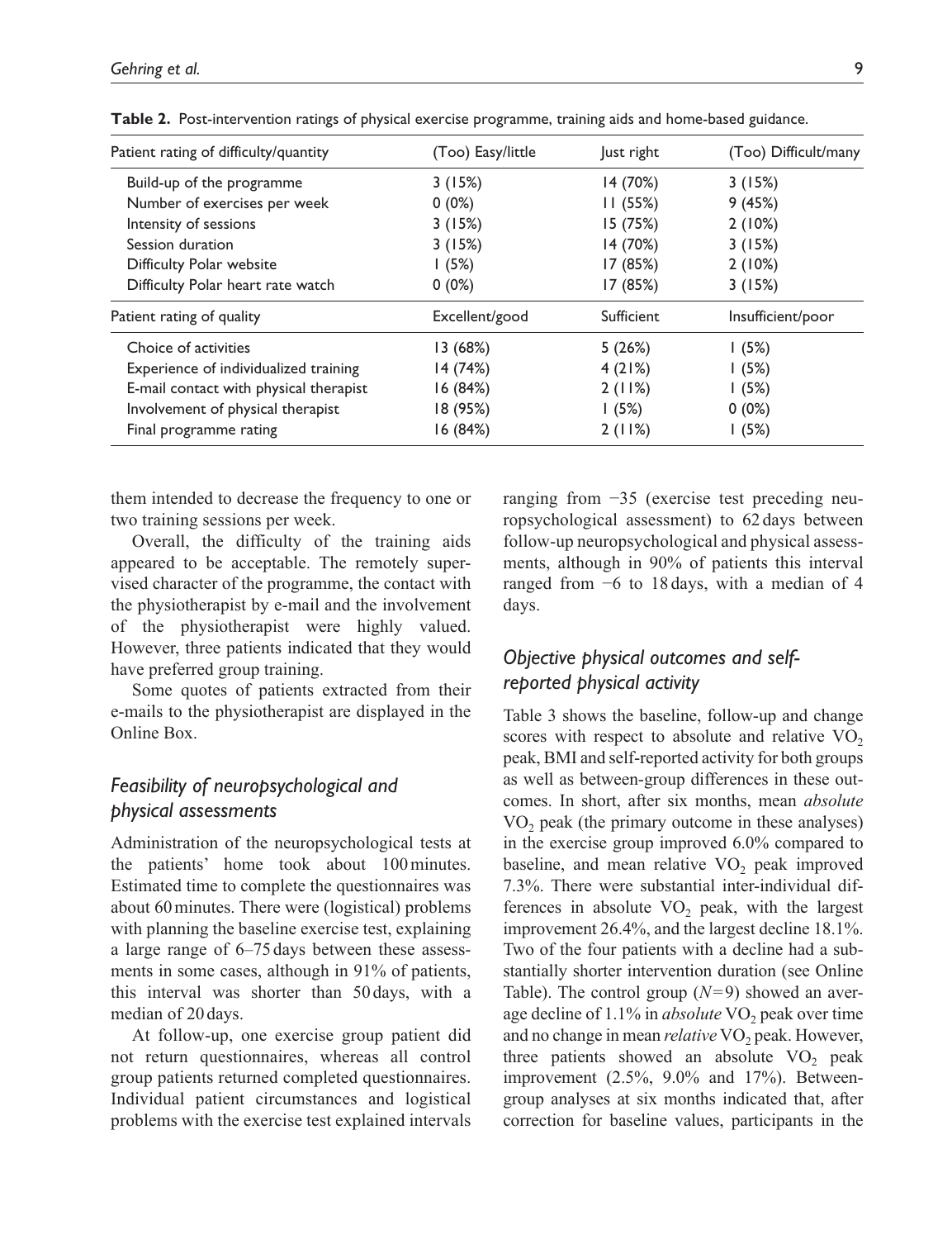| Table 3. Effects of exercise programme on physical outcomes.                                                                                                                                      |                                                               |                                                               |                                                                                           |                                                               |                                                               |                                                 |                                                                           |                         |
|---------------------------------------------------------------------------------------------------------------------------------------------------------------------------------------------------|---------------------------------------------------------------|---------------------------------------------------------------|-------------------------------------------------------------------------------------------|---------------------------------------------------------------|---------------------------------------------------------------|-------------------------------------------------|---------------------------------------------------------------------------|-------------------------|
| Characteristic                                                                                                                                                                                    | Intervention group                                            |                                                               | Within-group mean                                                                         | Control group                                                 |                                                               | Within-group                                    | Between-group                                                             | Between-                |
|                                                                                                                                                                                                   | Baseline, TO<br>Mean (SD)<br>$(n = 19a)$                      | Six months, TI<br>Mean (SD)<br>$(n = 19)$                     | change: value (95%<br>CI), P                                                              | Baseline, TO<br>Mean (SD)<br>$(n = 9^{a,b})$                  | Six months, T1<br>Mean (SD)<br>$(n = 9b)$                     | value (95% Cl), P<br>mean change:               | outcome: mean<br>difference in<br>$(95%$ CI), P                           | group effect<br>size(d) |
| absolute, mL/min<br>VO <sub>2</sub> peak,                                                                                                                                                         | 2205.9 (666.5)                                                | 2339.1 (750.2)                                                | $+133.2(4.4; 262.1)$ ,<br>$P = Q$                                                         | 2361.9 (696.2)                                                | 2335.3 (620.4)                                                | $-26.6$ (-144.4;<br>$91.3$ , $P = .62$          | $+158.9(-44.8$<br>$362.5$ , $P = .12$                                     | 0.24                    |
| VO <sub>2</sub> peak, relative,<br>mL/kg/min                                                                                                                                                      | 26.0 (7.4)                                                    | 27.9 (8.2)                                                    | +1.9 (0.4; 3.4),<br>$P = .02$                                                             | 27.6(3.4)                                                     | 27.4(3.0)                                                     | $-0.1 (-1.6; 1.4),$<br>$P = .84$                | +2.0 (-0.4; 4.4),<br>$P = .10$                                            | $\overline{0.3}$        |
| BMI, kg/m <sup>2</sup>                                                                                                                                                                            | 27.4(3.0)                                                     | 27.0 (2.9)                                                    | $-0.4(-0.7; -0.1)$ ,<br>$P = .02$                                                         | 27.6 (6.0)                                                    | 27.5(5.7)                                                     | $0.0 (-0.7; 0.7)$ ,<br>$P = .90$                | $-0.3$ ( $-0.9$ ; 0.2),<br>$P = .23$                                      | $-0.08$                 |
| Body weight, kg                                                                                                                                                                                   | 85.2 (10.8)                                                   | 84.1 (10.5)                                                   | $-1.2$ $(-2.1; 0.2)$ ,<br>$P = .02$                                                       | 85.9 (23.9)                                                   | 85.7 (22.8)                                                   | $-0.2$ $(-2.4; 1.9)$ ,<br>$P = 82$              | $-1.0$ $(-2.8; 0.8)$ ,<br>$P = 27$                                        | $-0.08$                 |
|                                                                                                                                                                                                   | percentile; 75th<br>Median (25th<br>percentile)<br>$(n = 19)$ | percentile; 75th<br>Median (25th<br>percentile)<br>$(n = 19)$ | median change:<br>Within-group<br>value (CI), P                                           | percentile; 75th<br>Median (25th<br>percentile)<br>$(n = 10)$ | percentile; 75th<br>Median (25th<br>percentile)<br>$(n = 10)$ | median change:<br>Within-group<br>value (CI), P | Between-group<br>median (CI), P<br>difference in<br>outcome: <sup>c</sup> |                         |
| physical activity.<br>MET min/week<br>Self-reported                                                                                                                                               | 4465.0 (1668.0;<br>8640.0)                                    | 6876.0 (3354.0;<br>9966.0)                                    | $+1200.0(213.0;$<br>$4474.5$ , $P = .02$                                                  | 4764.0 (1759.9;<br>15521.3                                    | 4897.7 (2707.4;<br>4897.7)                                    | $+811(-5918.2;$<br>$2428.5$ , $P = .50$         | $+1489 (-2219.5;$<br>$5814.0$ , $P = .40$                                 | 0.33                    |
| Correction for baseline scores not possible due to use of Mann-Whitney U-test.<br><sup>a</sup> Number of participants with complete pre-post data.<br>n = 10 for self-reported physical activity. |                                                               |                                                               | BMI: body mass index; 95% CI: 95% confidence interval; MET: metabolic equivalent of task. |                                                               |                                                               |                                                 |                                                                           |                         |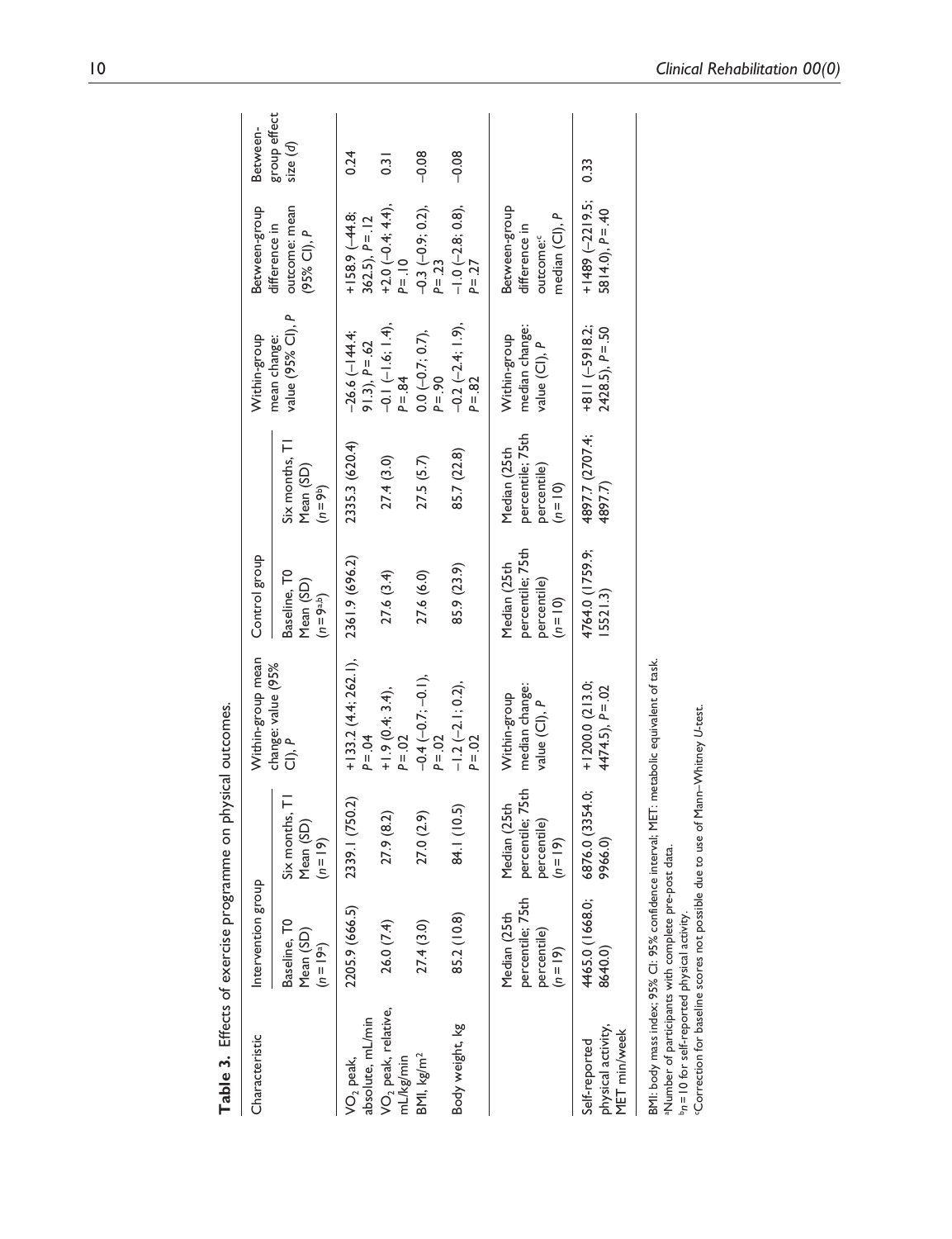exercise group had a higher aerobic fitness compared to the control group (+158.9mL/min; 95% CI: 44.8 to 362.5, and  $2.0$  mL/kg/min; 95% CI:  $-0.4$ to 4.4), with a small effect size  $(d=0.24)$ .

At baseline, 19 of 23 patients (83%) were classified as overweight, of whom 6 were obese. BMI decreased in the exercise group, but not in the control group, but there were no between-group differences in mean BMI at six months, after correction for baseline.

Self-reported physical activity varied widely among participants. The median self-reported physical activity increased in both groups, but more strongly in the exercise group. The average increase was 126% in the exercise group compared to 23% in the control group.

## **Discussion**

The results of this pilot RCT provide support for the feasibility of a novel, remotely supervised, home-based aerobic exercise intervention for motivated patients with stable grades II and III gliomas. However, accrual of patients to the study was limited. The results suggest a positive effect of the programme on physical fitness. There were no adverse events related to the programme.

Overall, adherence was good; on average, participants in the exercise group adhered to 79% of the prescribed sessions (i.e. a mean of 2.4 sessions and an average training time of 126minutes per week) and their experiences were positive although 45% reported that the frequency of the exercise sessions was (too) high. The programme included several features that are known to enhance treatment fidelity and enjoyment, and help overcome potential barriers to exercise (such as travel distance, feelings of uncertainty, motivational problems or time constraints). First, patients could exercise at home. Second, patients received regular guidance from both technology (a commercially available heart rate watch) and a physiotherapist. Remote contact is recommended in the literature as a strategy to enhance adherence to online interventions.27–29 In previous studies of older adults, adherence to and effectiveness of blended care physical activity programmes were comparable to those observed in

supervised onsite programmes. Third, patients were allowed, within certain limits, to choose their own activities. Current evidence suggests that exercise enjoyment is an important determinant of physical activity and exercise self-efficacy.30,31 These elements are aimed at implementation of regular exercise in patients' daily routines and may aid continuing to exercise after the intervention period had ended.29,32 In fact, 17 of 20 of our patients reported a willingness to continue the physical exercise programme after the study period although nine intended to decrease their schedule to 1 or 2 training sessions per week. Two sessions per week may be sufficient to maintain some of the beneficial effects of exercise,33 but it is below the general exercise recommendation for cancer survivors.34

The high level of feasibility in terms of adherence to the exercise programme observed among participants contrasted with the problems experienced in recruiting patients into the study. Initially, our aim was to include 60 patients, but we were only able to recruit 34. In all, 47% of the 62 patients for whom a reason for declining participation was known indicated they lacked exercise motivation or time and probably considered this long and intensive programme too much for them. This number may actually be larger, as it is likely that some of the patients who did not provide a reason for declining to participate or did not respond to the invitation had similar reasons. It is difficult to determine in a randomized setting the extent to which patients decline participation because of a lack of interest in the intervention being offered, not wanting to complete questionnaires and tests, not wanting to be randomized or a combination of these factors. We would note that previous exercise studies in cancer patients also suffered from recruitment problems. In a meta-analysis of the effectiveness of exercise interventions for fatigue in cancer patients, only 10 of the 26 studies that conducted a sample size calculation were successful in recruiting their target.<sup>35</sup>

Although three-quarters of the participants had (had) symptoms of epilepsy, this did not complicate exercise adherence, except for one patient with very frequent seizures, for whom the programme was adapted slightly. Previous studies have suggested that exercise in patients with epilepsy may result in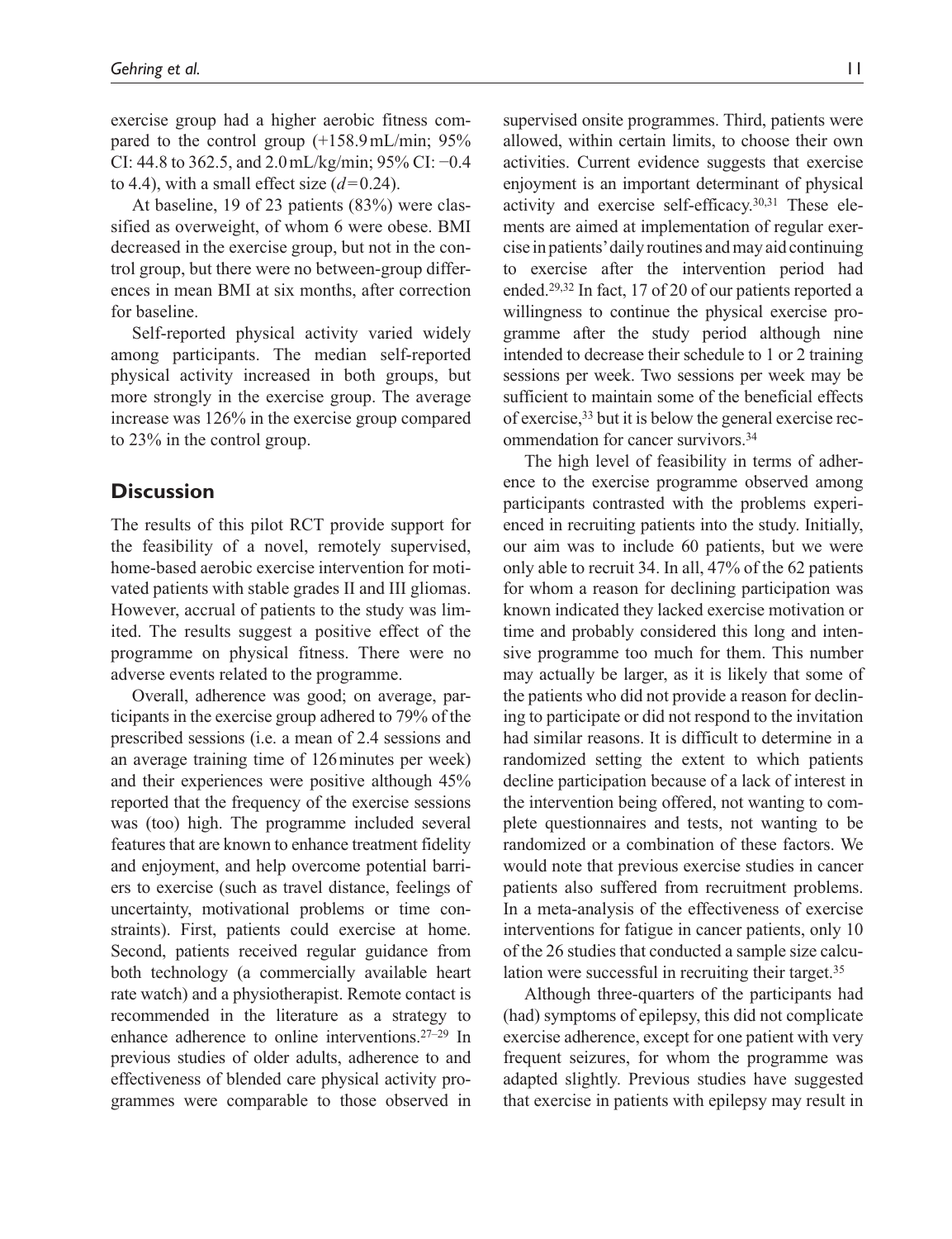reduction of seizure susceptibility, improvement of quality of life, reduction of anxiety and depression, and better social integration.36

We also included outcome data on the intermediate (exercise) endpoint as a measure of feasibility of an exercise programme designed to improve cognitive function through improvements in  $VO<sub>2</sub>$  peak in this specific population. As changes in  $VO<sub>2</sub>$  peak can be better understood in comparison to patients who did not exercise, we included the comparison for this outcome in our analyses. The preliminary results suggest that the programme could be effective in increasing physical fitness and, perhaps, decreasing (over)weight. Absolute  $VO<sub>2</sub>$  peak, as determined with maximum exercise testing, of patients in the exercise group increased significantly, as compared to no change in the control group. Although the study was not powered for statistical analysis on group differences in outcome, in this analysis a small but clinically relevant effect<sup>37,38</sup> on absolute  $VO<sub>2</sub>$  peak (a difference of 158.9mL/min) was observed, which was comparable to the within-group analyses.

Self-reported physical activity varied widely among participants. Both groups in our study reported an increase in physical activity although the increase was substantially larger in the exercise group. This suggests a certain level of study reactivity (i.e. that patients in the control group also changed their behaviour, simply because they were study participants), which may have led to an underestimation of the observed intervention effects. This is a common problem in exercise oncology trials.<sup>39</sup>

Feasibility of administration of largely the same battery of neuropsychological tests and questionnaires that we used here was demonstrated in a previous large RCT21 in patients with stable glioma. In this study, patients experienced the exercise tests as more burdensome than the neuropsychological tests due to their physically challenging nature and because they had to travel.

An important limitation of our study is its small sample size. By allocation of participants in a 2:1 ratio, we could make optimum use of the number of participants, as it allowed us to evaluate feasibility and potential (within-group) effects of the programme in a larger group, but at the cost of limiting the precision of the between-group comparison.

In addition, as discussed above, uptake was low (25%), predominantly due to patients' lack of time or motivation to participate in the trial and/or training programme. Overall, this resulted in a motivated group of participants for whom an intensive exercise programme may be particularly feasible. This suggests that the intervention, in its current form, may be of interest to a smaller subset of the target population.

Furthermore, all patients were tested on a cycle ergometer because group allocation and preferred training modality were not known until after baseline exercise testing. However, not everyone trained on a bicycle, and consequently both the baseline and follow-up tests lacked exercise specificity. This could have led to an underestimation of changes in aerobic fitness in patients who chose running or swimming as training modality.

Despite these limitations, the observed intervention effect and its specific relationship with programme adherence in this study warrant replication in a larger trial. The design of future exercise interventions and (randomized controlled) trials can hopefully benefit from the lessons we learned from this pilot study. First, we recommend to take the challenging recruitment in this patient group into account when allocating time for the recruitment phase of the study. Second, future trials could benefit from using objective measures of physical activity (i.e. accelerometers) instead of relying on self-report measures, which are prone to overestimation of physical activity levels.<sup>40,41</sup> In line with the literature, $42$  we recommend the use of cardiopulmonary exercise testing for baseline testing in order to minimize risk of exercise-related adverse events (in this study, we excluded one patient at risk). This maximum exercise test is considered the gold standard for assessment of cardiorespiratory fitness because it provides the most accurate determination of peak oxygen uptake  $(VO_2)$  peak).<sup>42</sup> Future trials might employ study logistics to enable adaptation of type of exercise test to training activities. The results can also be used in prescribing individual exercise programmes (and their reliable evaluation in case of additional follow-up exercise testing). Finally, studies offering a programme with a lower frequency of exercise activities per week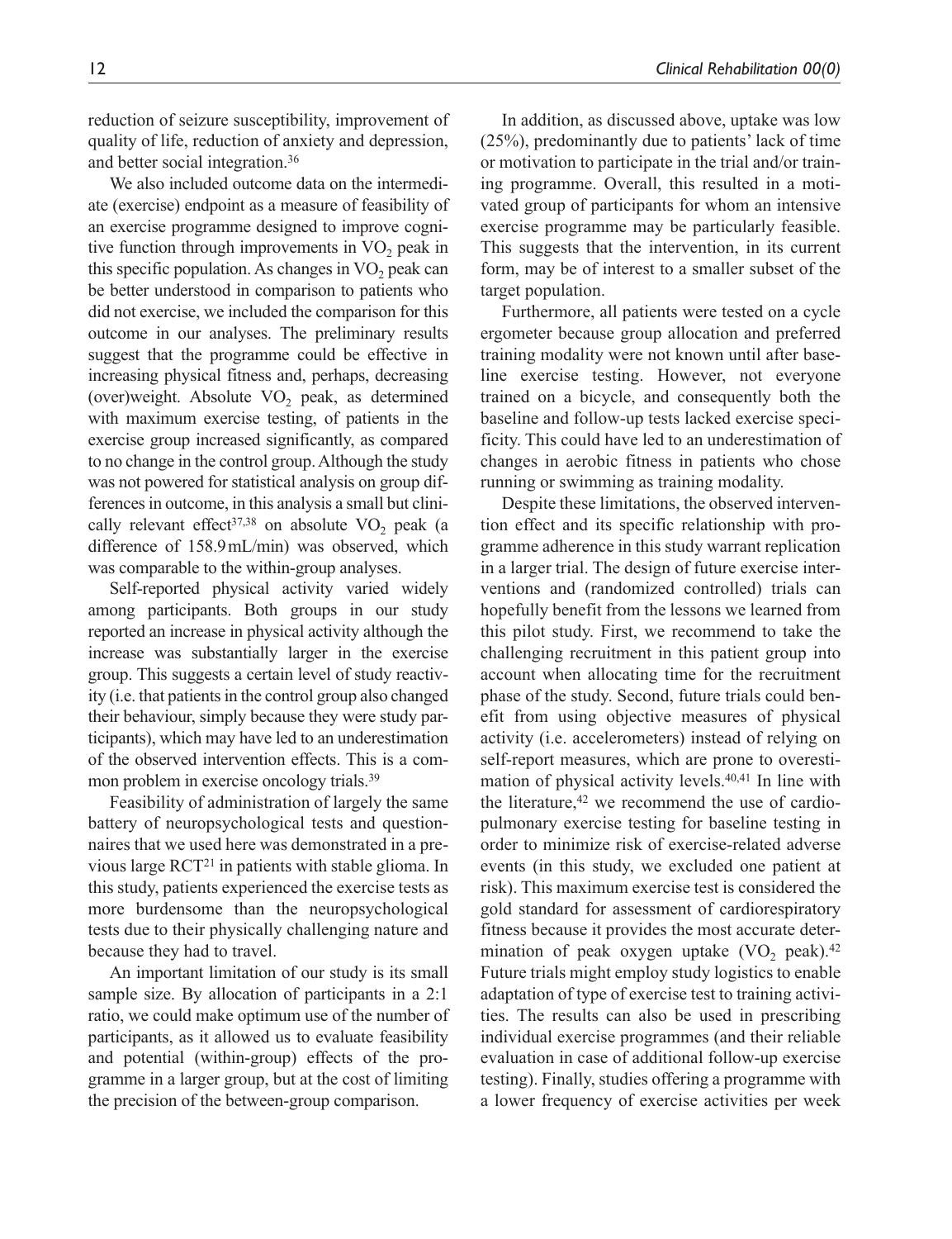might be less likely to suffer from problems with uptake and may have a higher programme adherence than our study. Although two sessions per week is below the general exercise recommendation for cancer survivors,  $34$  patients with low physical fitness would likely still benefit from two sessions per week. During the programme, the training frequency could be increased for patients who are able and willing, thus providing even better tailoring to individual needs and abilities.

The primary aim of our study was to investigate the feasibility of an aerobic exercise intervention for the improvement of cognitive function through improvement of aerobic fitness, as it has been suggested that increased cardiorespiratory fitness (i.e.  $VO<sub>2</sub>$  peak) may be associated with improvements in cognitive capacity.43,44 The preliminary results presented here suggest that this intensive exercise programme helped to improve cardiorespiratory fitness. A forthcoming evaluation of the study results will address the question whether our physical exercise programme also had an effect on cognitive functioning in this patient population. This will include detailed investigation of the effects of the exercise programme on the domains of attention, memory and executive function, and on selfreported cognitive symptoms, fatigue, sleep, mood and quality life.

Given the need for management of the multitude of symptoms in this neuro-oncological patient group, and the potential applicability of exercise to aid in this management, $2$  the findings discussed here warrant further investigation of exercise interventions that may benefit this population.

#### **Clinical messages**

- Six months of home-based, remotely coached exercise is feasible in a select group of motivated glioma patients.
- Recruitment of the total group of stable patients to a long and intensive exercise intervention is difficult.
- Exercise may improve cardiorespiratory fitness and physical functioning in neurooncological patients.

#### **Acknowledgements**

We thank our research assistants/technicians: Eva Visser, MSc; Karin Eichhorn, MSc; Fleur Franken, MSc; Sophie van der Linden, MSc; Wietske Schimmel, MSc; Eline Verhaak, MSc, as well as (the investigators of) the participating centres: Medical Center Haaglanden, The Hague; Elisabeth-TweeSteden Hospital, Tilburg; Erasmus Medical Center, Rotterdam; and the Sports Medical Centers from the Amphia Hospital Breda, Elkerliek Hospital Helmond, Jeroen Bosch Hospital Den Bosch, Maxima Medical Center Eindhoven, Medical Center Haaglanden Den Haag, SportMedisch Advies Centrum Rotterdam, The Netherlands.

### **Declaration of Conflicting Interests**

The author(s) declared no potential conflicts of interest with respect to the research, authorship and/or publication of this article.

#### **Ethical approval**

All procedures performed in studies involving human participants were in accordance with the ethical standards of the institutional and/or national research committee and with the 1964 Helsinki declaration and its later amendments or comparable ethical standards.

### **Funding**

The author(s) disclosed receipt of the following financial support for the research, authorship and/or publication of this article: This research was supported by a grant from the Dutch Cancer Society (UvT2010-4642). LWJ is supported by grants from the National Cancer Institute, AKTIV Against Cancer, Kavli Trust, and the Memorial Sloan Kettering Cancer Center Support Grant/Core Grant (P30 CA008748).

### **References**

- 1. Klein M, Duffau H and De Witt Hamer PC. Cognition and resective surgery for diffuse infiltrative glioma: an overview. *J Neurooncol* 2012; 108(2): 309–318.
- 2. Cormie P, Nowak AK, Chambers SK, et al. The potential role of exercise in neuro-oncology. *Front Oncol* 2015; 5: 85.
- 3. Capozzi LC, Boldt KR, Easaw J, et al. Evaluating a 12-week exercise program for brain cancer patients. *Psychooncology* 2016; 25(3): 354–358.
- 4. Jones LW, Guill B, Keir ST, et al. Exercise interest and preferences among patients diagnosed with primary brain cancer. *Support Care Cancer* 2007; 15(1): 47–55.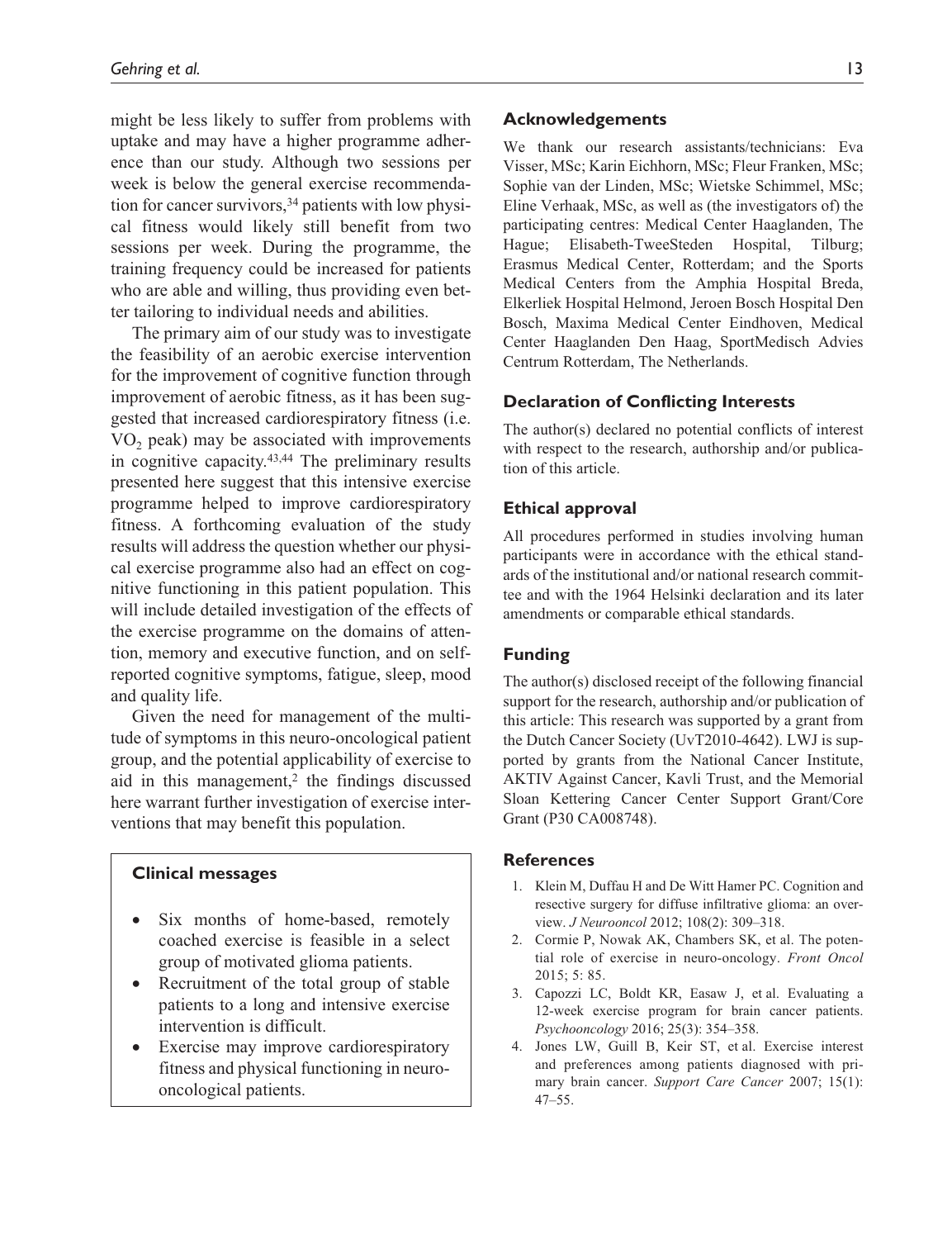- 5. Nicole Culos-Reed S, Leach HJ, Capozzi LC, et al. Exercise preferences and associations between fitness parameters, physical activity, and quality of life in highgrade glioma patients. *Support Care Cancer* 2016; 25: 1237–1246.
- 6. Hillman CH, Erickson KI and Kramer AF. Be smart, exercise your heart: exercise effects on brain and cognition. *Nat Rev Neurosci* 2008; 9(1): 58–65.
- 7. Lautenschlager NT, Cox K and Cyarto EV. The influence of exercise on brain aging and dementia. *Biochim Biophys Acta* 2012; 1822(3): 474–481.
- 8. Hotting K and Roder B. Beneficial effects of physical exercise on neuroplasticity and cognition. *Neurosci Biobehav R* 2013; 37(9PtB): 2243–2257.
- 9. Long BJ, Calfas KJ, Wooten W, et al. A multisite field test of the acceptability of physical activity counseling in primary care: project PACE. *Am J Prev Med* 1996; 12(2): 73–81.
- 10. Vos JA. *Ergometrie En Trainingsbegeleiding* [Ergometry and training supervision]. 7th ed. Otterlo, The Netherlands, 2013.
- 11. West MA, Parry M, Asher R, et al. The effect of betablockade on objectively measured physical fitness in patients with abdominal aortic aneurysms – a blinded interventional study. *Br J Anaesth* 2015; 114(6): 878–885.
- 12. Thomas S, Reading J and Shephard RJ. Revision of the physical activity readiness questionnaire (PAR-Q). *Can J Sport Sci* 1992; 17(4): 338–345.
- 13. Scott NW, McPherson GC, Ramsay CR, et al. The method of minimization for allocation to clinical trials. A review. *Control Clin Trials* 2002; 23(6): 662–674.
- 14. Jolles J, Houx PJ, Van Boxtel MPJ, et al. *Maastricht aging study: determinants of cognitive aging*. Maastricht, The Netherlands: Neuropsych Publishers, 1995.
- 15. ALEA. ALEA AVL, The Netherlands, [https://prod.](https://prod.tenalea.net/avl/dm/) [tenalea.net/avl/dm/](https://prod.tenalea.net/avl/dm/)
- 16. Polar. Polar personal trainer, [https://www.polarpersonal](https://www.polarpersonaltrainer.com/)[trainer.com/](https://www.polarpersonaltrainer.com/)
- 17. Kemper HGC, Ooijendijk WTM and Stiggelbout M. Consensus over de Nederlandse Norm voor Gezond Bewegen [Consensus on the Dutch standard for healthy exercise]. *TSG* 2000; 78(3): 180–183.
- 18. IPAQ-group. IPAQ scoring protocol, [https://sites.google.](https://sites.google.com/site/theipaq/scoring-protocol) [com/site/theipaq/scoring-protocol](https://sites.google.com/site/theipaq/scoring-protocol)
- 19. Craig CL, Marshall AL, Sjostrom M, et al. International physical activity questionnaire: 12-country reliability and validity. *Med Sci Sport Exer* 2003; 35(8): 1381–1395.
- 20. Pescatello LS. *ACSM's guidelines for exercise testing and prescription*. 9th ed. Philadelphia, PA: Wolters Kluwer/ Lippincott Williams & Wilkins, 2014.
- 21. Gehring K, Sitskoorn MM, Gundy CM, et al. Cognitive rehabilitation in patients with gliomas: a randomized, controlled trial. *J Clin Oncol* 2009; 27(22): 3712–3722.
- 22. Cohen J. *Statistical power analysis for the behavioral sciences*. Hillsdale, NJ: Lawrence Erlbaum Associates, 1988.
- 23. Corp I. *IBM SPSS statistics for windows*. 22nd ed. Armonk, NY: IVBM Corp., 2013.
- 24. Team RC. *R: a language and environment for statistical computing*. Vienna: R Foundation for Statistical Computing, 2016.
- 25. Ware JE Jr and Sherbourne CD. The MOS 36-item shortform health survey (SF-36). I. Conceptual framework and item selection. *Medcare* 1992; 30(6): 473–483.
- 26. Aaronson NK, Muller M, Cohen PD, et al. Translation, validation, and norming of the Dutch language version of the SF-36 Health Survey in community and chronic disease populations. *J Clin Epidemiol* 1998; 51(11): 1055–1068.
- 27. Beatty L and Binnion C. A systematic review of predictors of, and reasons for, adherence to online psychological interventions. *Int J Behav Med* 2016; 23: 776–794.
- 28. Bluethmann SM, Vernon SW, Gabriel KP, et al. Taking the next step: a systematic review and meta-analysis of physical activity and behavior change interventions in recent post-treatment breast cancer survivors. *Breast Cancer Res Treat* 2015; 149(2): 331–342.
- 29. Geraedts H, Zijlstra A, Bulstra SK, et al. Effects of remote feedback in home-based physical activity interventions for older adults: a systematic review. *Patient Educ Couns* 2013; 91(1): 14–24.
- 30. Ungar N, Wiskemann J and Sieverding M. Physical activity enjoyment and self-efficacy as predictors of cancer patients' physical activity level. *Front Psychol* 2016; 7: 898.
- 31. Valenzuela T, Okubo Y, Woodbury A, et al. Adherence to technology-based exercise programs in older adults: a systematic review. *J Geriatr Phys Ther*. Epub ahead of print 29 June 2016. DOI: 10.1519/JPT.000000000 0000095.
- 32. Ashworth NL, Chad KE, Harrison EL, et al. Home versus center based physical activity programs in older adults. *Cochrane Database Syst Rev* 2005(1): CD004017.
- 33. Wenger HA and Bell GJ. The interactions of intensity, frequency and duration of exercise training in altering cardiorespiratory fitness. *Sports Med* 1986; 3(5): 346–356.
- 34. Schmitz KH, Courneya KS, Matthews C, et al. American College of Sports Medicine roundtable on exercise guidelines for cancer survivors. *Med Sci Sport Exer* 2010; 42(7): 1409–1426.
- 35. Cramp F and Byron-Daniel J. Exercise for the management of cancer-related fatigue in adults. *Cochrane Database Syst Rev* 2012; 11: CD006145.
- 36. Arida RM, Scorza FA, Gomes da Silva S, et al. The potential role of physical exercise in the treatment of epilepsy. *Epilepsy Behav* 2010; 17(4): 432–435.
- 37. Swank AM, Horton J, Fleg JL, et al. Modest increase in peak VO2 is related to better clinical outcomes in chronic heart failure patients: results from heart failure and a controlled trial to investigate outcomes of exercise training. *Circ Heart Fail* 2012; 5(5): 579–585.